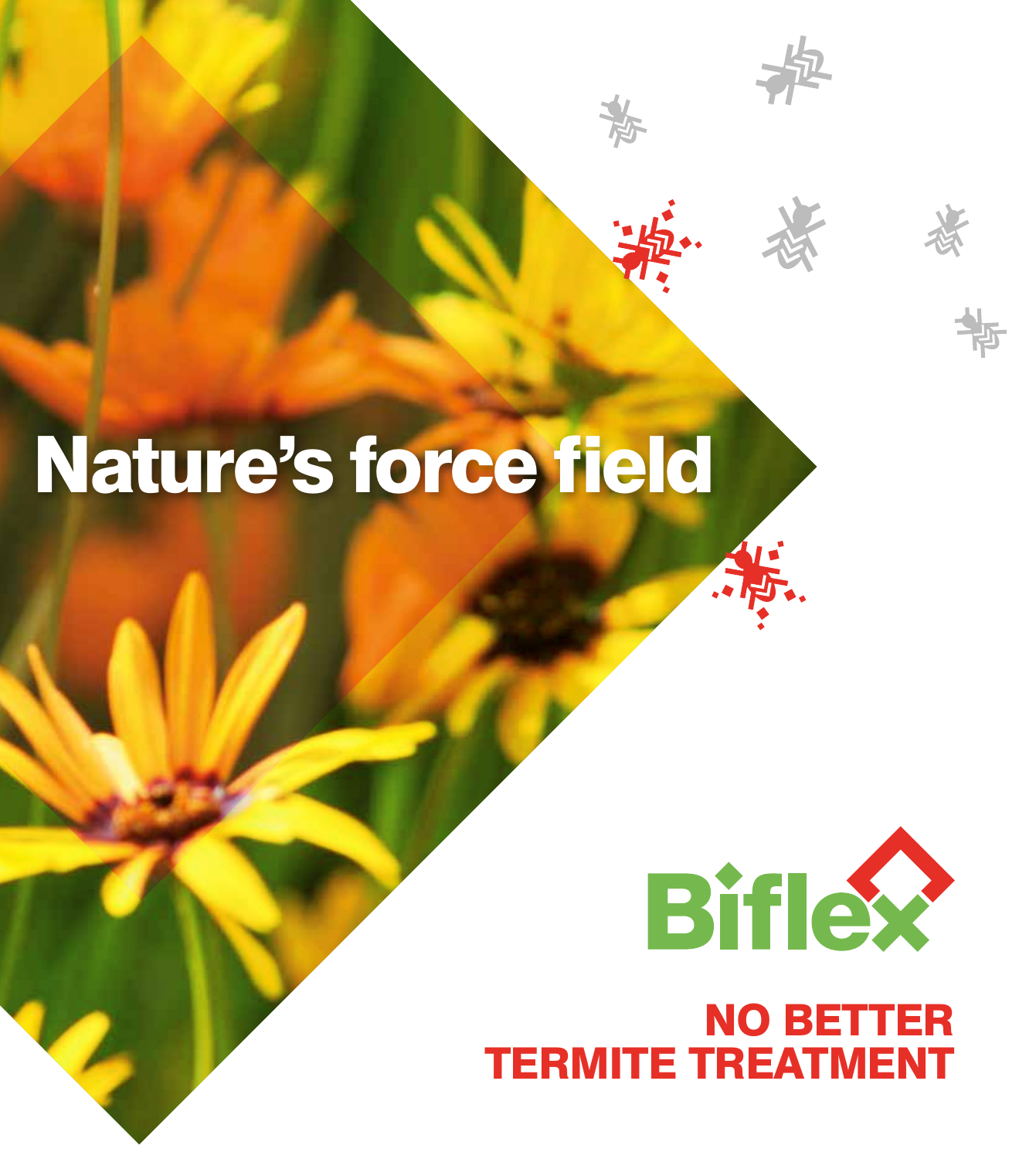## If termites come anywhere near your home, they'll be pushing up daisies.

**The inspiration for Biflex came from a fresh field of daisies. Biflex is a synthetic pyrethroid modelled on nature's very own insecticide 'pyrethrum' and Mother Nature would be well pleased with our creation… a repellent termite treatment that is absolutely effective and simple.**

Biflex Termiticide quickly kills any termite that it comes in contact with it. It also creates a protective force field around your home that WILL keep termites out.

Which is great to know because termites can cause massive structural damage that is both expensive and extremely disruptive to your home life.

**Biflex active ingredient is bifentrin which is modelled on mother nature's very own, and very effective insecticide, the Pyrethrum Daisy**

#### How Biflex creates an impenetrable perimeter barricade.

Biflex is applied externally, around the walls and footings of a home using either an injection or trenching method. If your home is surround by concrete, holes will be drilled to allow Biflex to be injected directly into the soil. Alternatively a narrow trench can be dug around your home which is flooded with a Biflex solution then filled back in. Termites that try to cross or burrow through the Biflex treated zone will quickly die.



#### Biflex is both economically and eco wise.

 $\rightarrow$ 

Biflex has a low dose rate, yet it still provides the longest protection period of any termiticide on the Australian market. Biflex is insoluble in the soil, so it stays where it's needed and will not be leached away by rainfall or watering.

#### Tried, tested and trusted for total peace of mind.

There are no barriers to using Biflex.

Biflex brings real peace of mind protection with the knowledge that it will not create health concerns for you, your family or your pets.

Biflex has also been thoroughly and independently tested in termite infested areas and is now relied upon by over 1 million Australian homeowners to protect their homes against termites.

Biflex has been approved by the Australian Pesticides and Veterinary Medicines Authority (APVMA).

#### Our commitment to you.

FMC, in partnership with your termite specialist, are committed 100% to effectively control your termite problems, without disruption to your life and with the utmost consideration to you and the environment we share and enjoy with our family and friends.

#### Use only as directed.

The application of Biflex must always be carried out by a licenced pest manager and only used as directed.